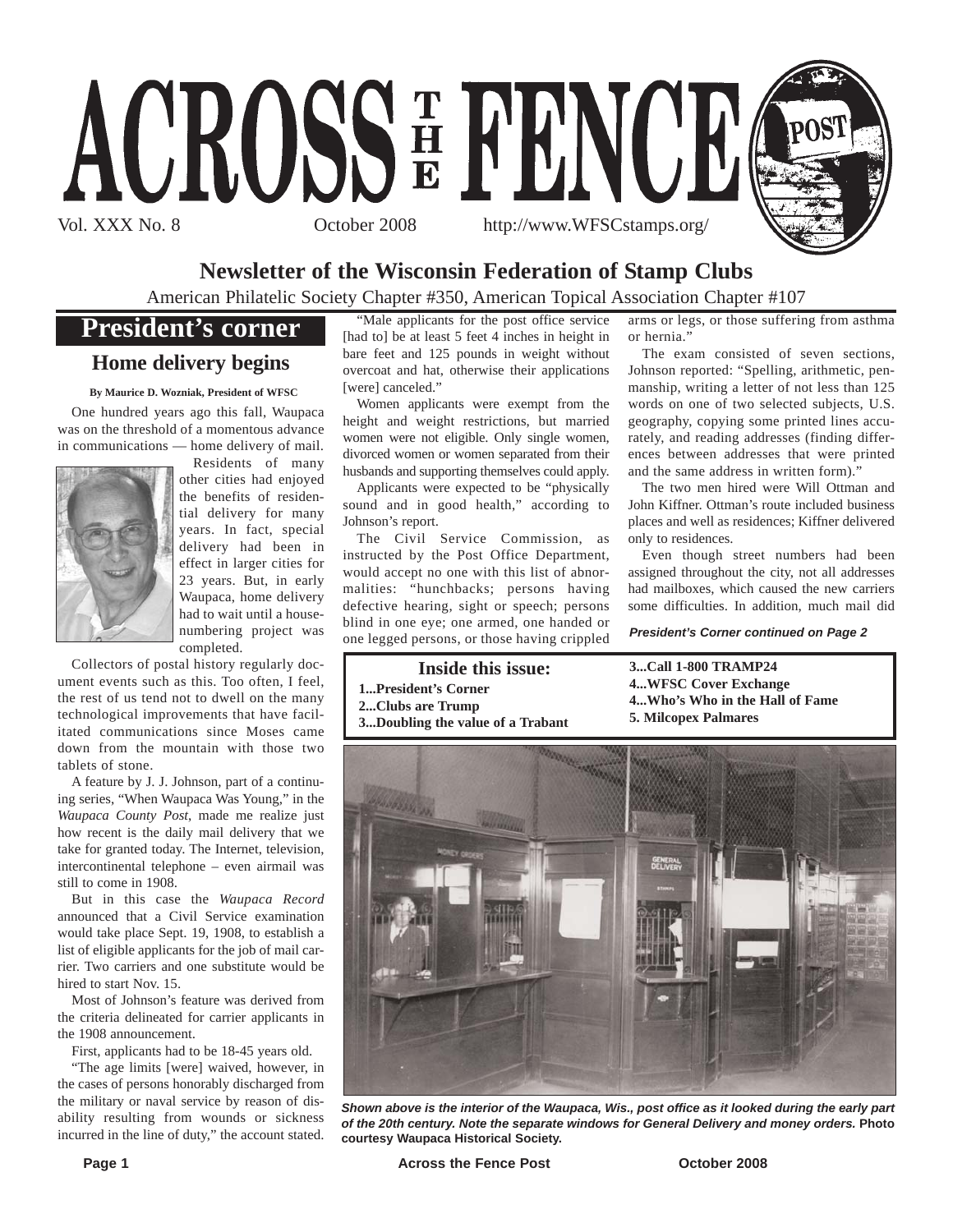## **Clubs are Trump**

**By Maurice D. Wozniak, President of WFSC**

Two members of the **Central Wisconsin Stamp Club**, Stevens Point and Wisconsin Rapids, displayed oddball stamps they had found, and their discoveries were noted in the club bulletin.

One featured excess golden ink smeared on the Liberty Bell on the Forever stamp, giving it the appearance of a "melting bell." It was bought at an area post office.

The other was a pair of 15c Flag stamps, one of which was missing the black denomination and inscription under the flag. It had been discovered in a box of back-of-the-book stamps the member had purchased.

Display of such discoveries – or any treasures in a club member's possession – can enliven a club meeting.

**\*\*\***

#### **Program ideas**

**American Topical Association Chapter 5**, Waukesha, continues to hold creative and easyto-produce programs.

One meeting featured an "Alphabet Night" program. Members were asked to bring showand-tell items from their collections beginning with the letter T, such as tabs, tax stamps, test coils or Tannu Tuva, Turkey or Tanzania.

Another meeting featured "Your Topic on Postal Stationery." Members were asked to show examples of their collecting topics, as reflected on items such as postal cards, envelopes, aerogrammes and air letter sheets.

Robert Mather reminded members: "These programs are only successful if you participate." It could be a reminder for every club.

A presentation of the American Philatelic Society slide show, *The Doctoring of Postage Stamps*, went over well at a meeting of the **Green Bay Philatelic Society**. The show demonstrated ingenious ways counterfeiters regum, change color and remove postmarks as well as other frauds.

Art Schmitz gave his slide show on Dead Countries at a meeting of the Milwaukee Philatelic Society. Schmitz is a member of the Wisconsin Federation of Stamp Clubs Speakers Bureau, a good source of quality program topics with a local touch.

#### **\*\*\***

#### **What others are doing**

**Badger Stamp Club**, Madison, elected Sharon Whitney president. Bert Hart was elected vice president; Karen Weigt, secretary; and Curt Shawkey, treasurer.

Also, Badger Stamp Club is using a donation of several boxes of U.S. covers in club auctions. A box of foreign will be disseminated via a lottery process.

Amid the furor over "unsoakable" self-adhesive stamps, a member of **Central Wisconsin Stamp Club**, Stevens Point, demonstrated at one meeting how easy it is to lift a stamp off paper with a little lighter fluid.

Tim Wait, editor of the **Rockford (Ill.) Stamp Club** newsletter, runs color photos of upcoming U.S. issues, along with a brief explanation of each.

## **Wisconsin Federation of Stamp Clubs officers** *Across the Fence Post* is the official publication of  $\frac{1}{2}$

#### PRESIDENT

Maurice D. Wozniak 1010 Berlin St. Waupaca, WI 54981 715-258-2025 berliners2@sbcglobal.net

#### VICE PRESIDENT

Jim Stollenwerk (VP) 1020 Hazelwood Court West Bend WI, 53095 Home: 262-306-0829 Cell: 262-305-1483 JSASTOLLEN@charter.net

#### **SECRETARY**

Pat Loehr 2603 Wauwatosa Ave, Apt. 2 Wauwatosa, WI 53213 (414)476-0530

#### TREASURER

Paul T. Schroeder 1750 W. 5th Ave., Apt. F Oshkosh, WI 54902 920-426-2059

#### VP YOUTH DIVISION

MaryAnn Bowman P.O. Box 1451 Waukesha, WI 53187

#### NE REGION VP

Al Marcus (maram@tds.net) Green Bay Phil. Soc.

Northwoods Phil. Soc. (Iron Mountain) Outagamie Phil. Soc. Wisc. Postal Hist. Soc.

#### EAST CENT. REGION VP Vern Witt

Fond du Lac Stamp Club Kettle Moraine Coin & Stamp Club Manitowoc Phil. Soc. Oshkosh Phil. Soc. Sheboygan Stamp Club

#### SW REGION VP

Valerie Cook Badger Stamp Club Baraboo Stamp Club Janesville Stamp Club Monroe Stamp & Postcard Club Rockford Stamp Club

#### SOUTH CENTRAL REGION VP Art Gaffney

stehlee@aol.com Waukesha County Phil. Soc.

### SE REGION VP Art Schmitz

pescador@execpc.com Am. Top. Assn. (Chap. 5) Belle City Stamp Club Kenosha Stamp & Cover Club North Shore Phil. Soc. (Milw.) Northwestern Mutual Stamp **Club** 

Polish American Stamp Club Wauwatosa Phil. Soc.

#### Art Petri

American Air Mail Soc. (Billy Mitchell Chapter) Germany Phil. Soc.

(Chap. 18)

Italian American Stamp Club Milwaukee Phil Soc.

## CENTRAL REGION VP

## Gregg Greenwald

bluebird@tznet.com Central Wisc. Stamp Club Chippewa Valley Stamp Club Northwoods Stamp & Coin Club (Rhinelander)

Wisconsin Valley Phil. Soc.

**Page 2 Across the Fence Post October 2008** 

At least two clubs – **American Topical Association Chapter 5**, Waukesha, and **Kettle Moraine Coin and Stamp Club**, West Bend, each made a club project of preparing a one-page exhibit for a special section of Chicagopex, Nov. 21-23. The efforts included instruction and encouragement by experienced exhibitors.

When the West Bend library contacted the **Kettle Moraine Coin and Stamp Club** about putting up a display, member Roland Essig responded with a Memorial Day exhibit.

The **Green Bay Philatelic Society** agreed to let a club member's daughter-in-law use some old six-page frames to display student projects in the 5th grade class she teaches in LaCrosse. The teacher uses stamps to interest her students in studying history and geography.

A member of the **Northwoods Philatelic Society**, Iron Mountain, Mich., who attended the APS Summer Seminar, reported at a club meeting that people at the APS were impressed that members of the Wisconsin Federation of Stamp Clubs had made a weekend bus trip to Pennsylvania a few days earlier.

#### **\*\*\***

*Information for "Clubs Are Trump" is gathered from club newsletters. Please send newsletters to Maurice D. Wozniak, 1010 Berlin St., Waupaca WI 54981.*

#### *President's Column, from Page 1.*

not include a street address.

"So a third carrier was brought up from Fond du Lac to assist with deliveries on a temporary basis while carriers learned the people's names along their respective routes," Johnson wrote.

I wonder if any Wisconsin collector has Waupaca covers from that momentous year?

the Wisconsin Federation of Stamp Clubs, Inc., a 501c3 non-profit organization. WFSC also is a life member of the APS (since 1953). For more information about WFSC, please contact the Central Office.

AFTP is published monthly September through April, and every other month May through August (10 issues per year). News of Wisconsin collectors, club news and gratis original philatelic features are welcomed. The editor accepts submissions in any format, but prefers email if possible. Editor reserves the right to make editorial changes to submitted copy.

Material appearing in AFTP not carrying an individual copyright notice may be reproduced only by not-

for-profit organizations, provided the author(s) and AFTP receive credit or attribution. All materials carrying an individual copyright notice are the sole property of the author(s). Unless explicitly stated by an officer in conjunction with official WFSC business, opinions expressed by the editor or individual authors are not necessarily endorsed by the WFSC.

Submission deadlines for editorial and avertising materials are for the 1st of the month preceding month of publication (i.e. Jan. 1 for Feb. issue).

All show calendar information, along with all other editorial matter and listings, should be sent to: Wayne L. Youngblood, Editor ATFP, P.O. Box 111, Scandinavia WI 54977-0111. (youngblood@tds.net) phone: 715-467-4416.

Advertising material and payment should be sent to Dave Carney, Advertising Manager, AFTP, P.O. Box 55, Kimberly, WI 54136-0055. (dcarneyl@new.rr.com) phone: 920-687-9077. For a complete list of advertising rates and policies (display, classified and listings), request a copy from the advertising manager.



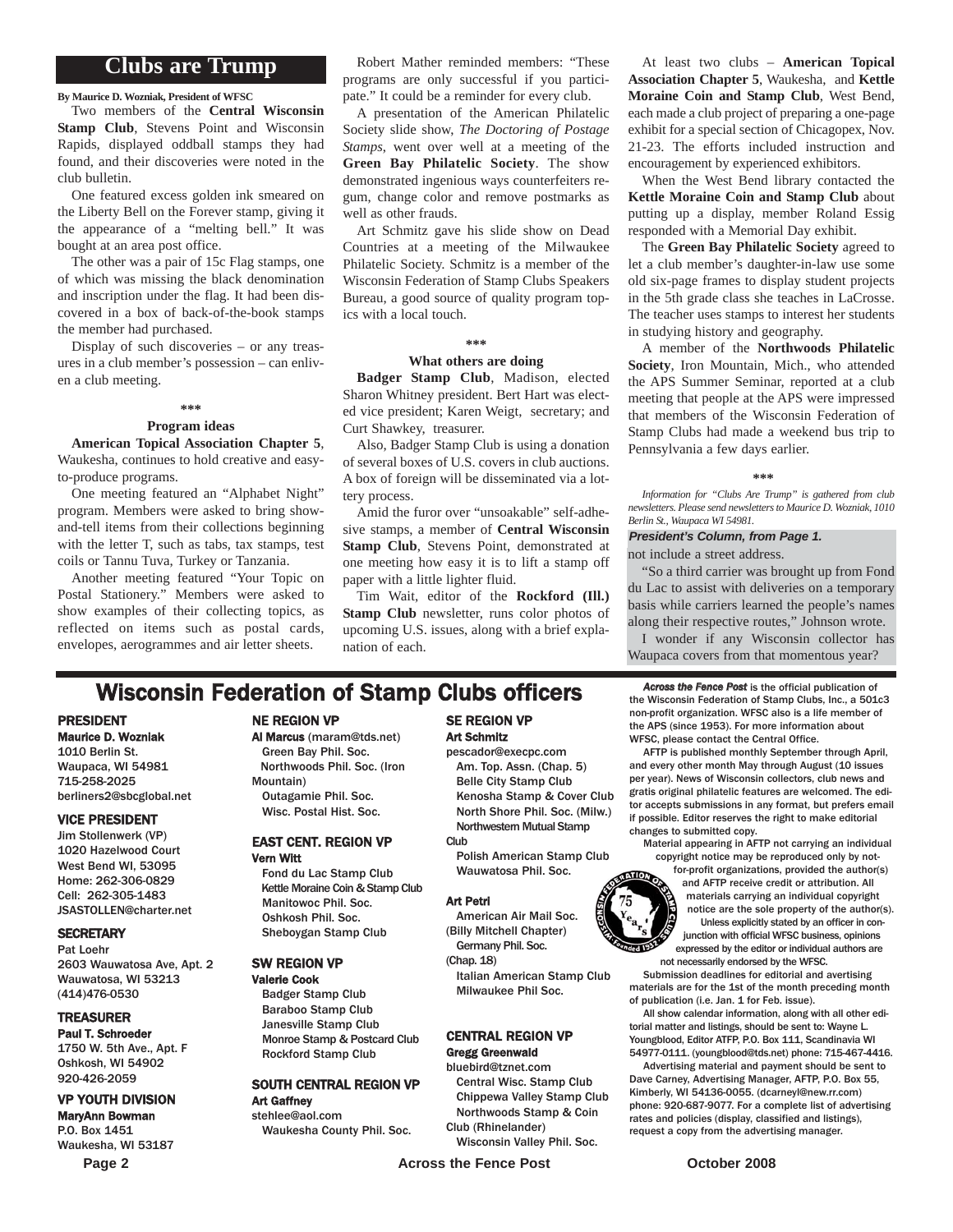# **How do you double the value of a Trabant? Fill the tank — or cover it with stamps**

#### **Wayne L. Youngblood**

One of the least-loved automotive products of the Iron-Curtainera East Germans was the tiny Trabant. These two-cylinder polluters have been the butt of many jokes over the decades, including the one adapted in the headline. Of course, as the years pass a certain fondness has developed for the cars, but the jokes remain.

A German stamp dealer, Scharam Farahbakhsh, used one of these lilliputian vehicles as an oversized decopage project that has garnered a great deal of attention. Shown nearby are photos of the car, taken Aug. 11, 2007, on a Berlin street. To get an idea of the diminutive size of the car, note the 1c Franklin stamp affixed just above the headlight. It looks huge!

This particular car is a Trabant 601, which was produced from 1963-89 in Saxony. It is now covered with thousands of stamps from all over the world.

To describe the Trabant as it was viewed for many years would lessen the description found by one poster online: "Ah, the Trabant

601; endowed with a smoketacular two-stroke engine until its very last years and a body made of a toxic recycled plastic that's similar to what toilet seats are made of, though it's strangely edible.

"There's a lot of fondness surrounding East Germany's automotive leftovers, though maybe that's because you can't get rid of one unless you feed it to your goat.

Although not edible, the Trabant was really the first production car made with truly recycled materials – a substance known as Duroplast.

Among other things, Duroplast contained cotton waste from Russia and phenol resins from the East German dye industry. Scrap wool also was used. Using Duroplast for auto body construction helped the East Germans avoid expensive steel imports, but in theory did not provide much crash protection. Oddly, however, recent crash tests show it has actually proven to be superior to some modern small hatchbacks.

There were two main related problems with the Trabant's engine: the smoky exhaust and the pollution



**An old East German Trabant was covered with stamps as a novelty by a German stamp dealer. You can get an idea of the small size of the car based on the relative size of the U.S. 1c Franklin stamp (probably #632) affixed just over the headlight at right.**

it produced — nine times the amount of hydrocarbons and five times the carbon monoxides of the average European car of 2007. More than three million Trabants were eventually made.



One online poster made the tongue-in-cheek comment, "Should Scharam Farahbakhsh ever want to travel with his car, he can ship it ahead of himself."

# **Call 1-800-TRAMP24 Oops! We meant STAMP24!**

One of the more spectacular U.S. stamp design errors has turned up in the form of a message found on this year's Federal duck stamp. According to a story in a recent *Minneapolis Star Tribune*, the federal government says it has no choice but to reluctantly keep distributing a toll-free phone-sex-service number that features a breathy woman promising callers that they can "talk only to the girls who turn you on" for \$1.99 per minute.

About 3.5 million federal duck stamps, featuring artwork by veteran artist Joe Hautman, are affixed to backing paper that bears the misprinted number, according to the U.S. Fish and Wildlife Service. Rachel Levin, a spokeswoman for the governmental agency, called the misprint "an unfortunate typographical error." Reprinting the stamps would cost too much (about \$300,000), not to mention a number of them are already in circulation, which would create another variety.

The correct number, which connects to the U.S. Postal Service's stamp fulfillment center is 1-800-STAMP24 (1-800-782-6724). Levin said two digits of the phone number are transposed on the backing of the self-adhesive version of



Levin doubted that the digits were purposely transposed. "The stamp is perfectly usable," she said. "It will just be a lot more interesting for people now." The stamps were produced by Ashton Potter Ltd. of Williamsville, N.Y.

The 75th duck stamp features artist Joseph Hautman's depiction of a pair of northern pintail ducks.

"Oh, no," Hautman said upon learning of the error. "It's just an accident, I hope." Hautman said he understands why Fish and Wildlife would not want to pay for reissuing the stamps, but he said he's unsure whether that is the right decision.

**Please share your knowledge with your fellow WFSC members**

Write a feature for *Across the Fence Post* today!

Page 3 **Across the Fence Post Across the Fence Post C CO October 2008**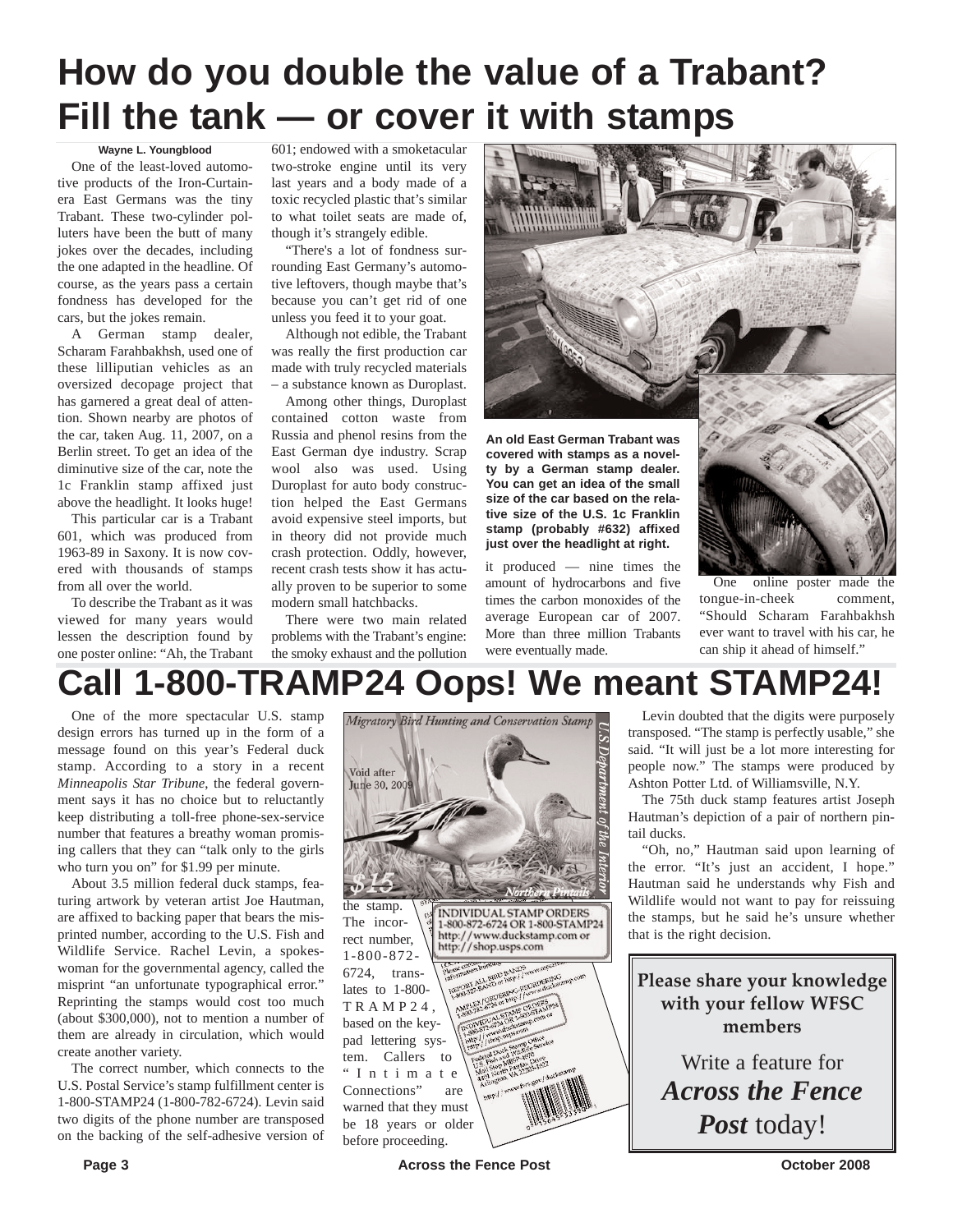

# Show Calendar and Registry

List your show, bourse, auction or other event here! *Calendar listings are free for one WFSC member-club event per year. Classified advertising rates apply for all non-members and other events appearing in this section.*

# **2008 WFSC show schedule\***

\*Some dates and details may be subject to change, and there will likely be additional listings.



# **2008 WFSC Cover Exchange**

The Wisconsin Federation of Stamp Clubs will once again sponsor a nationwide cover exchange program this year. Any stamp club, philatelic organization or individual may participate.

The program is being conducted in conjunction with National Stamp Collecting Month in October. The exchange offer will expire Oct. 31, with returns being made to participants by mid-November.

Participants must submit 10 all-alike covers and a large business-sized envelope addressed and franked with 59c postage. (Larger envelopes may require additional postage and must be paid by the submitter.) In exchange, 8 different covers will be returned. The extra covers will be used with the Federation's youth program.

Only unaddressed cacheted covers on No. 6-sized envelopes bearing either pictorial or first day cancels from the United States will be accepted. A limit of 20 covers can be submitted. Clubs with leftover show, commemorative and first-day covers can reduce their inventory by exchanging them for different covers that can be used as club auction items, door prizes or gifts.

The cover exchange program coordinator reserves the right to return covers considered unsatisfactory for exchange.

To submit covers, write to the Wisconsin Federation of Stamp Clubs, P.O. Box 1451, Waukesha, WI 53187.

The Wisconsin Philatelic Hall of Fame was established to recognize prominent Wisconsin philatelists for contributions to the hobby in the state of Wisconsin and beyond.

**WHO'S WHO**

**IN THE HALL OF FAME**

This series of short columns will familiarize *Across the Fence Post* readers with some of the individuals who have been inducted into the Hall of Fame since 1976, as well as some of the interesting details about them.

Which individual most closely matches the following statements? The correct answer appears elsewhere in this issue of *ATFP*:

This month's HOF member was the recipient of the American Philatelic Society's Luff Award in 1956. This person also is a recipient of the 1981 Collectors Club of New York Lichtenstein Award for outstanding service to philately.

- (a) **Vern Witt**
- (b) **Barbara R. Mueller**
- (c) **Henry J. Schmidt**
- (d) **Frank Moertl**



*Please...*

Remember to patronize

2514 Sheridan Pl. Manitowoc, WI 54220  $(920) 682 - 6793$ rhopostalhistory@att.net



**03.09**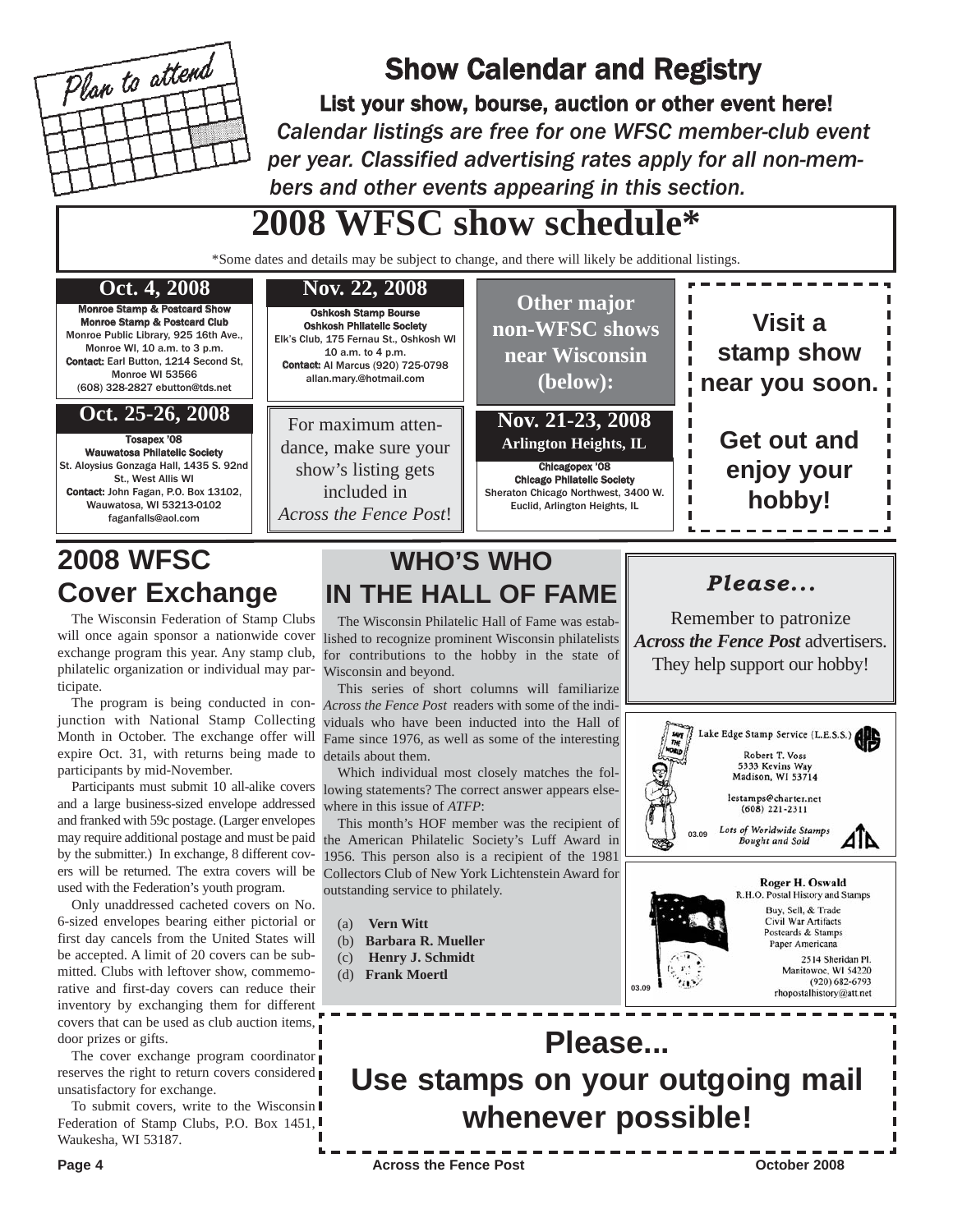# **Milcopex 2008 Palmares (awards listing)**

## **Milcopex Grand Award**

*Hawaiian Postal Cards and Envelopes: Kingdom, Prov't Govt and Republic Issue*, by **Eric Glohr**

#### **Milcopex Reserve Grand Award**

*Mail from Evansville, Indiana 1818-1932*, by **Irvin Heimburger**

### **Milcopex Best of Show Skinflint**

*The ABC's of the USPS Nondenominated Alphabet Stamps of the US*, by **Donald Beuthel**

#### **Milcopex Best of Show State Postal History**

*Mail from Evansville, Indiana 1818-1932*, by **Irvin Heimburger**

#### **Milcopex Best Single Frame**

*The 1c Postal Card of Nicaragua*, by **Neal West**

#### **Milcopex Most Popular**

*A Tribute to Benjamin Franklin*, by **Carol Schutta**

#### **American Philatelic Society Pre-1900 Medal of Excellence**

*Hawaiian Postal Cards and Envelopes: Kingdom, Prov't Govt and Republic Issue*, by **Eric Glohr**

**1900-1940 Medal of Excellence** *The 1c Postal Card of Nicaragua*, by **Neal West 1940-1980 Medal of Excellence**

*The US Winston Churchill Memorial Stamp and its First Day Covers*, by **Todd Ronnei Post 1980 Medal of Excellence**



*Ken Grant accepts an award during the 2008 Milcopex Awards Banquet. Photo courtesy MPS.*

*The ABC's of the USPS Nondenominated Alphabet Stamps of the US*, by **Donald Beuthel Research Medal**

*Evolution of the American Public Library*, by **Larry Nix**

#### **American Topical Association First Award**

*MUSH! – on sled dogs and dog sleds*, by **Arie Schwarz**

**One-Frame Merit Award** *Chapeau Rouge*, by **Judy Essig**



*Visitors to Milcopex study the exhibits during the show. Photo courtesy Milwaukee Philatelic Society.*

**United Postal Stationery Society**

*Hawaiian Postal Cards and Envelopes: Kingdom, Prov't Govt and Republic Issue*, by **Eric Glohr**

## **United States Stamp Society Statue of Freedom Award**

*The ABC's of the USPS Nondenominated Alphabet Stamps of the US*, by **Donald Beuthel**

#### **Postal History Society Medal**

*Mail from Evansville, Indiana 1818-1932*, by **Irvin Heimburger**

### **U.S. Philatelic Classics Society Medal**

*Mail from Evansville, Indiana 1818-1932*, by **Irvin Heimburger**

### **Collectors Club of Chicago Exhibitor's Award**

*Carroll County, Iowa Postal History – The First 100 Years*, by **Rob Henak**

#### **AAPE Awards of Honor**

*The Postal Development of Boone County, Illinois*, by **Timothy Wait** *Chapeau Rouge*, by **Judy Essig**

**Creativity Award**

*Let Me Mount The Ways*, by **Ellen Henak Novice Award**

*A Funny Thing Happened on the Way to the Post Office*, by **Milton Wirth**